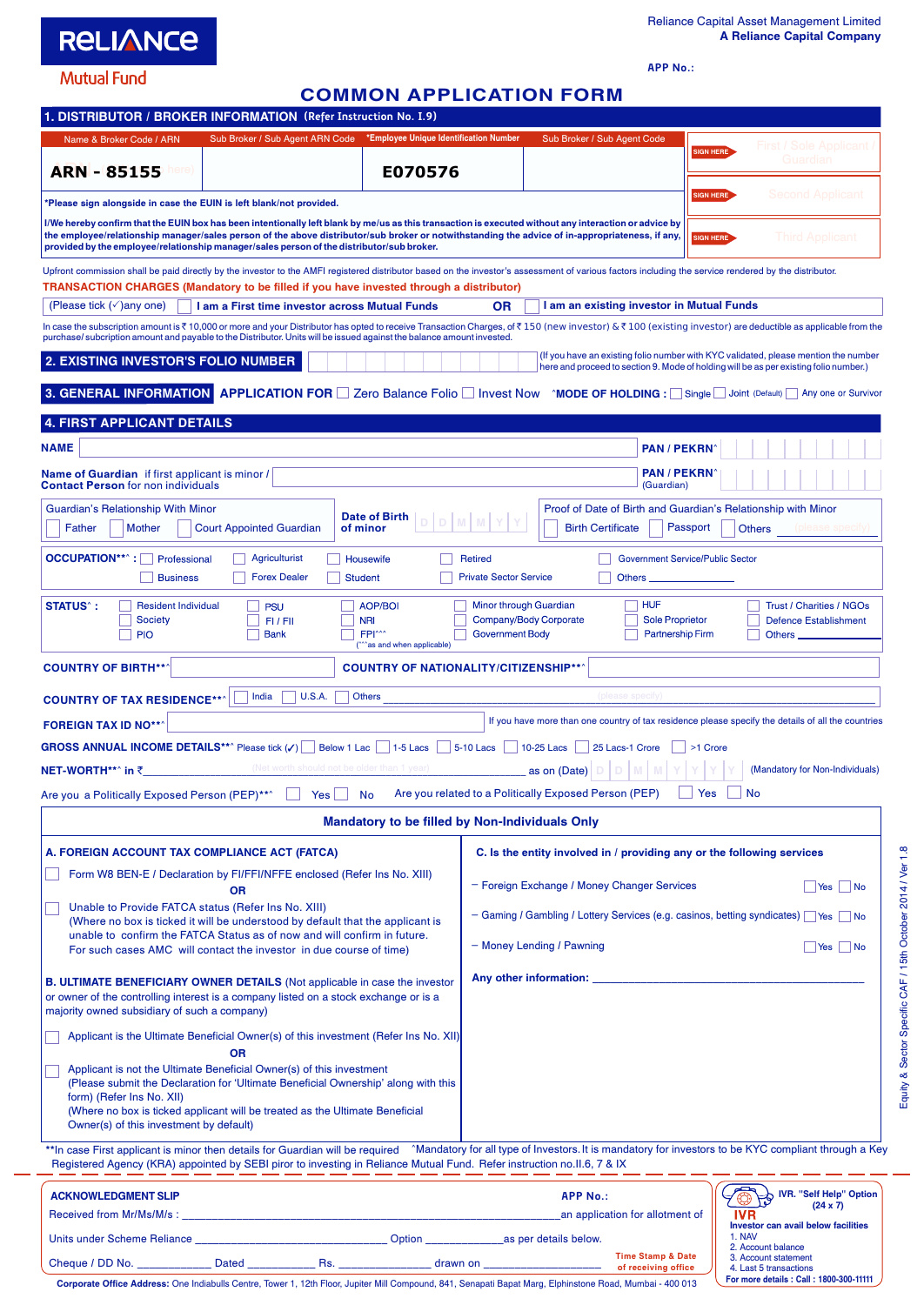|                                                                                                | <b>5. SECOND APPLICANT DETAILS</b>                      |                                                                                                                                                                                                                                                                                                                                  |                                                                                                         |                                                       |                                       |                           |                                                 |                                                                                                                                                                                                                                |
|------------------------------------------------------------------------------------------------|---------------------------------------------------------|----------------------------------------------------------------------------------------------------------------------------------------------------------------------------------------------------------------------------------------------------------------------------------------------------------------------------------|---------------------------------------------------------------------------------------------------------|-------------------------------------------------------|---------------------------------------|---------------------------|-------------------------------------------------|--------------------------------------------------------------------------------------------------------------------------------------------------------------------------------------------------------------------------------|
| <b>NAME</b>                                                                                    |                                                         |                                                                                                                                                                                                                                                                                                                                  |                                                                                                         |                                                       |                                       | <b>PAN / PEKRN</b>        |                                                 |                                                                                                                                                                                                                                |
| <b>OCCUPATION</b> <sup>2</sup> :                                                               | Professional                                            | <b>Agriculturist</b>                                                                                                                                                                                                                                                                                                             | Housewife                                                                                               | <b>Retired</b>                                        |                                       |                           | <b>Government Service/Public Sector</b>         |                                                                                                                                                                                                                                |
|                                                                                                | <b>Business</b>                                         | <b>Forex Dealer</b>                                                                                                                                                                                                                                                                                                              | <b>Student</b>                                                                                          | <b>Private Sector Service</b>                         |                                       | Others _                  |                                                 |                                                                                                                                                                                                                                |
| <b>COUNTRY OF BIRTH</b>                                                                        |                                                         |                                                                                                                                                                                                                                                                                                                                  |                                                                                                         | <b>COUNTRY OF NATIONALITY/CITIZENSHIP</b>             |                                       |                           |                                                 |                                                                                                                                                                                                                                |
|                                                                                                | <b>COUNTRY OF TAX RESIDENCE^</b>                        | India<br> U.S.A.                                                                                                                                                                                                                                                                                                                 | <b>Others</b>                                                                                           |                                                       | (please specity                       |                           |                                                 |                                                                                                                                                                                                                                |
|                                                                                                |                                                         | If you have more than one country of tax residence please specify the names of all the countries separated by commas                                                                                                                                                                                                             |                                                                                                         |                                                       |                                       |                           |                                                 |                                                                                                                                                                                                                                |
| <b>FOREIGN TAX ID NO</b>                                                                       |                                                         |                                                                                                                                                                                                                                                                                                                                  |                                                                                                         |                                                       |                                       |                           | <b>STATUS<sup>*</sup></b> :<br><b>NRI</b>       | <b>Resident Individual</b>                                                                                                                                                                                                     |
|                                                                                                |                                                         | <b>GROSS ANNUAL INCOME DETAILS</b> <sup>^</sup> Please tick $(\checkmark)$   Below 1 Lac   1-5 Lacs                                                                                                                                                                                                                              |                                                                                                         | <b>5-10 Lacs</b>                                      | 10-25 Lacs                            | 25 Lacs-1 Crore           | $\vert$ >1 Crore                                |                                                                                                                                                                                                                                |
|                                                                                                |                                                         | (Net worth should not be older than 1 year) as on (Date) $\boxed{D}$ $\boxed{D}$                                                                                                                                                                                                                                                 |                                                                                                         | M M                                                   | Y                                     |                           |                                                 |                                                                                                                                                                                                                                |
| <b>NET-WORTH</b> ^ in ₹                                                                        | Are you a Politically Exposed Person (PEP) <sup>^</sup> | Yes                                                                                                                                                                                                                                                                                                                              | No                                                                                                      | Are you related to a Politically Exposed Person (PEP) |                                       |                           | Yes<br><b>No</b>                                |                                                                                                                                                                                                                                |
|                                                                                                |                                                         |                                                                                                                                                                                                                                                                                                                                  |                                                                                                         |                                                       |                                       |                           |                                                 |                                                                                                                                                                                                                                |
|                                                                                                | <b>6. THIRD APPLICANT DETAILS</b>                       |                                                                                                                                                                                                                                                                                                                                  |                                                                                                         |                                                       |                                       |                           |                                                 |                                                                                                                                                                                                                                |
| <b>NAME</b>                                                                                    |                                                         |                                                                                                                                                                                                                                                                                                                                  |                                                                                                         |                                                       |                                       | <b>PAN / PEKRN</b>        |                                                 |                                                                                                                                                                                                                                |
| <b>OCCUPATION</b> ^:                                                                           | Professional                                            | Agriculturist                                                                                                                                                                                                                                                                                                                    | Housewife                                                                                               | <b>Retired</b>                                        |                                       |                           | <b>Government Service/Public Sector</b>         |                                                                                                                                                                                                                                |
|                                                                                                | <b>Business</b>                                         | <b>Forex Dealer</b>                                                                                                                                                                                                                                                                                                              | <b>Student</b>                                                                                          | <b>Private Sector Service</b>                         |                                       | <b>Others</b>             |                                                 |                                                                                                                                                                                                                                |
| <b>COUNTRY OF BIRTH^</b>                                                                       |                                                         |                                                                                                                                                                                                                                                                                                                                  |                                                                                                         | <b>COUNTRY OF NATIONALITY/CITIZENSHIP</b>             |                                       |                           |                                                 |                                                                                                                                                                                                                                |
|                                                                                                | <b>COUNTRY OF TAX RESIDENCE^</b>                        | India<br> U.S.A.                                                                                                                                                                                                                                                                                                                 | <b>Others</b>                                                                                           |                                                       | (please specify)                      |                           |                                                 |                                                                                                                                                                                                                                |
|                                                                                                |                                                         | If you have more than one country of tax residence please specify the names of all the countries separated by commas                                                                                                                                                                                                             |                                                                                                         |                                                       |                                       |                           |                                                 |                                                                                                                                                                                                                                |
| <b>FOREIGN TAX ID NO^</b>                                                                      |                                                         |                                                                                                                                                                                                                                                                                                                                  |                                                                                                         |                                                       |                                       |                           | <b>NRI</b><br><b>STATUS</b>                     | <b>Resident Individual</b>                                                                                                                                                                                                     |
|                                                                                                |                                                         | <b>GROSS ANNUAL INCOME DETAILS</b> <sup>^</sup> Please tick $(\checkmark)$   Below 1 Lac   1-5 Lacs                                                                                                                                                                                                                              |                                                                                                         | <b>5-10 Lacs</b>                                      | <b>10-25 Lacs</b>                     | 25 Lacs-1 Crore           | >1 Crore                                        |                                                                                                                                                                                                                                |
| <b>NET-WORTH</b> ^ in ₹                                                                        |                                                         | (Net worth should not be older than 1 year)                                                                                                                                                                                                                                                                                      | as on (Date) $\boxed{\circ}$ $\boxed{\circ}$                                                            | M M                                                   |                                       |                           |                                                 |                                                                                                                                                                                                                                |
|                                                                                                | Are you a Politically Exposed Person (PEP) <sup>^</sup> | <b>Yes</b>                                                                                                                                                                                                                                                                                                                       | <b>No</b>                                                                                               | Are you related to a Politically Exposed Person (PEP) |                                       |                           | Yes<br>∣ No                                     |                                                                                                                                                                                                                                |
|                                                                                                |                                                         | ^Mandatory for all type of Investors. It is mandatory for investors to be KYC compliant through a Key Registered Agency (KRA) appointed by SEBI piror to investing in                                                                                                                                                            |                                                                                                         |                                                       |                                       |                           |                                                 |                                                                                                                                                                                                                                |
|                                                                                                |                                                         | Reliance Mutual Fund. Refer instruction no.II.6, 7 & IX                                                                                                                                                                                                                                                                          |                                                                                                         |                                                       |                                       |                           |                                                 |                                                                                                                                                                                                                                |
|                                                                                                |                                                         | 7. CONTACT DETAILS OF SOLE / FIRST APPLICANT (Refer Instruction No. VI & VIII)                                                                                                                                                                                                                                                   |                                                                                                         |                                                       |                                       |                           |                                                 |                                                                                                                                                                                                                                |
|                                                                                                |                                                         | ## Correspondence Address (P.O. Box is not sufficient)                                                                                                                                                                                                                                                                           |                                                                                                         |                                                       |                                       |                           |                                                 | ## Please note that your address details will be updated as per your KYC records with CVL / KRA                                                                                                                                |
|                                                                                                |                                                         |                                                                                                                                                                                                                                                                                                                                  |                                                                                                         |                                                       |                                       |                           |                                                 |                                                                                                                                                                                                                                |
|                                                                                                |                                                         |                                                                                                                                                                                                                                                                                                                                  |                                                                                                         |                                                       |                                       | Landmark                  |                                                 |                                                                                                                                                                                                                                |
|                                                                                                |                                                         |                                                                                                                                                                                                                                                                                                                                  |                                                                                                         |                                                       |                                       |                           |                                                 |                                                                                                                                                                                                                                |
| City                                                                                           |                                                         |                                                                                                                                                                                                                                                                                                                                  | <b>Pin Code</b>                                                                                         |                                                       |                                       | <b>State</b>              |                                                 |                                                                                                                                                                                                                                |
|                                                                                                | <b>Overseas Address (Mandatory for Flis/NRIs/PIOs)</b>  |                                                                                                                                                                                                                                                                                                                                  |                                                                                                         |                                                       |                                       |                           |                                                 |                                                                                                                                                                                                                                |
|                                                                                                |                                                         |                                                                                                                                                                                                                                                                                                                                  |                                                                                                         |                                                       |                                       |                           |                                                 |                                                                                                                                                                                                                                |
|                                                                                                |                                                         |                                                                                                                                                                                                                                                                                                                                  |                                                                                                         |                                                       |                                       |                           |                                                 |                                                                                                                                                                                                                                |
| City                                                                                           |                                                         |                                                                                                                                                                                                                                                                                                                                  | <b>Pin Code</b>                                                                                         |                                                       |                                       | <b>State</b>              |                                                 |                                                                                                                                                                                                                                |
| <b>Email ID</b>                                                                                |                                                         |                                                                                                                                                                                                                                                                                                                                  |                                                                                                         |                                                       |                                       |                           |                                                 |                                                                                                                                                                                                                                |
| Mobile $ +$                                                                                    |                                                         |                                                                                                                                                                                                                                                                                                                                  |                                                                                                         |                                                       |                                       |                           |                                                 |                                                                                                                                                                                                                                |
|                                                                                                | Country Code                                            |                                                                                                                                                                                                                                                                                                                                  | Tel. No.                                                                                                | \$TD Code<br><b>Office</b>                            |                                       |                           | <b>Residence</b>                                |                                                                                                                                                                                                                                |
|                                                                                                |                                                         |                                                                                                                                                                                                                                                                                                                                  |                                                                                                         |                                                       |                                       |                           |                                                 | Please register your Mobile No & Email Id with us to get instant transaction alerts via SMS & Email. Investors providing Email Id would mandatorily receive only E - Statement of Accounts in lieu of physical Statement of Ac |
|                                                                                                |                                                         | 8. BANK ACCOUNT DETAILS MANDATORY for Redemption/Dividend/Refunds, if any (Refer Instruction No. III)                                                                                                                                                                                                                            |                                                                                                         |                                                       |                                       |                           |                                                 |                                                                                                                                                                                                                                |
| <b>Bank Name</b>                                                                               |                                                         |                                                                                                                                                                                                                                                                                                                                  |                                                                                                         |                                                       |                                       |                           |                                                 |                                                                                                                                                                                                                                |
| <b>Account No.</b>                                                                             |                                                         |                                                                                                                                                                                                                                                                                                                                  |                                                                                                         |                                                       | A/c. Type $(\checkmark)$<br><b>SB</b> |                           | <b>Current</b><br><b>NRO</b>                    | <b>NRE</b><br><b>FCNR</b>                                                                                                                                                                                                      |
| <b>Branch Address</b>                                                                          |                                                         |                                                                                                                                                                                                                                                                                                                                  |                                                                                                         |                                                       | <b>Branch City</b>                    |                           |                                                 |                                                                                                                                                                                                                                |
| <b>PIN</b>                                                                                     |                                                         | <b>IFSC Code</b>                                                                                                                                                                                                                                                                                                                 |                                                                                                         |                                                       | 9 Digit MICR Code*                    |                           |                                                 |                                                                                                                                                                                                                                |
|                                                                                                |                                                         |                                                                                                                                                                                                                                                                                                                                  |                                                                                                         |                                                       |                                       |                           |                                                 |                                                                                                                                                                                                                                |
|                                                                                                |                                                         |                                                                                                                                                                                                                                                                                                                                  |                                                                                                         |                                                       |                                       |                           |                                                 | Please ensure the name in this application form and in your bank account are the same. Please update your IFSC and MICR Code in order to get payouts via electronic mode in to your bank account.                              |
|                                                                                                |                                                         | 9. INVESTMENT & PAYMENT DETAILS (Separate Application Form is required for investment in each Plan/Option. Multiple cheques not permitted with single<br>application form (Refer instruction no. IV) PAYMENT BY CASH IS NOT PERMITTED. OTM facility is available to investors who have Invest Easy facility registered with RMF. |                                                                                                         |                                                       |                                       |                           |                                                 |                                                                                                                                                                                                                                |
|                                                                                                |                                                         |                                                                                                                                                                                                                                                                                                                                  |                                                                                                         |                                                       |                                       |                           |                                                 |                                                                                                                                                                                                                                |
| <b>Scheme</b>                                                                                  |                                                         | (If you wish to invest in Direct Plan please mention Direct Plan against the scheme name)                                                                                                                                                                                                                                        |                                                                                                         |                                                       |                                       |                           |                                                 | (Refer Instruction No. I-10) (For Product Labeling please refer last page of application form)                                                                                                                                 |
|                                                                                                | <b>Option</b> (Please √) Growth <sup>^^</sup>           | <b>Bonus</b>                                                                                                                                                                                                                                                                                                                     | Dividend Payout                                                                                         | Dividend Reinvestment                                 |                                       | <b>Dividend Frequency</b> |                                                 |                                                                                                                                                                                                                                |
|                                                                                                |                                                         | Payment Details (Please issue cheque favouring scheme name)                                                                                                                                                                                                                                                                      |                                                                                                         |                                                       |                                       |                           |                                                 |                                                                                                                                                                                                                                |
|                                                                                                |                                                         | Mode of Payment COTM Facility (One Time Bank Mandate) Cheque CODD Funds Transfer RTGS / NEFT                                                                                                                                                                                                                                     |                                                                                                         |                                                       |                                       |                           |                                                 |                                                                                                                                                                                                                                |
| I minus II<br>DD Charges (if applicable) (Rs.)<br>Net Amount~ (Rs.)<br>Investment Amount (Rs.) |                                                         |                                                                                                                                                                                                                                                                                                                                  |                                                                                                         |                                                       |                                       |                           |                                                 |                                                                                                                                                                                                                                |
| Dated $D_1 D_1 M_1 M_2 Y_1 Y_2 Y_1 Y_2$ Drawn on Bank<br>Instrument No.                        |                                                         |                                                                                                                                                                                                                                                                                                                                  |                                                                                                         |                                                       |                                       |                           |                                                 |                                                                                                                                                                                                                                |
| <b>Bank Branch</b>                                                                             |                                                         |                                                                                                                                                                                                                                                                                                                                  |                                                                                                         | City                                                  |                                       |                           |                                                 |                                                                                                                                                                                                                                |
|                                                                                                |                                                         | Default option if not selected) ~Units will be allotted for the net amount minus the transaction charges if applicable.                                                                                                                                                                                                          |                                                                                                         |                                                       |                                       |                           |                                                 |                                                                                                                                                                                                                                |
|                                                                                                |                                                         |                                                                                                                                                                                                                                                                                                                                  |                                                                                                         |                                                       |                                       |                           |                                                 |                                                                                                                                                                                                                                |
|                                                                                                |                                                         | Simply send ** SMS to 966 400 1111 to avail below facilities                                                                                                                                                                                                                                                                     |                                                                                                         |                                                       |                                       |                           |                                                 | Add convenience to your life with our value added service                                                                                                                                                                      |
| <b>SMS</b>                                                                                     | <b>Types of Facilities</b>                              | <b>Single Folio</b>                                                                                                                                                                                                                                                                                                              | <b>Multiple Folio</b>                                                                                   |                                                       |                                       |                           |                                                 |                                                                                                                                                                                                                                |
|                                                                                                | <b>NAV</b><br><b>Balance</b>                            | <b>SMS</b> mynav<br><b>SMS Balance</b>                                                                                                                                                                                                                                                                                           | SMS mynav <space> last 6 digits of folio<br/>SMS balance <space> last 6 digits of folio</space></space> |                                                       |                                       |                           | Investor Desk. A RMF Virtual Branch Experience. |                                                                                                                                                                                                                                |
|                                                                                                | <b>Last 3 Transaction</b>                               | <b>SMS</b> txn                                                                                                                                                                                                                                                                                                                   | SMS txn <space> last 6 digits of folio</space>                                                          |                                                       |                                       |                           |                                                 | For more details : Visit : www.reliancemutual.com                                                                                                                                                                              |
|                                                                                                | Statement thru mail                                     | <b>SMS ESOA</b>                                                                                                                                                                                                                                                                                                                  | SMS ESOA <space> last 6 digits of folio</space>                                                         |                                                       |                                       |                           | You can also follow us on                       | FIGIn                                                                                                                                                                                                                          |
|                                                                                                | **SMS charges apply                                     |                                                                                                                                                                                                                                                                                                                                  |                                                                                                         |                                                       |                                       |                           |                                                 |                                                                                                                                                                                                                                |

Equity & Sector Specific CAF / 15th October 2014 / Ver 1.8 Equity & Sector Specific CAF / 15th October 2014 / Ver 1.8

 $\overline{\phantom{0}}$